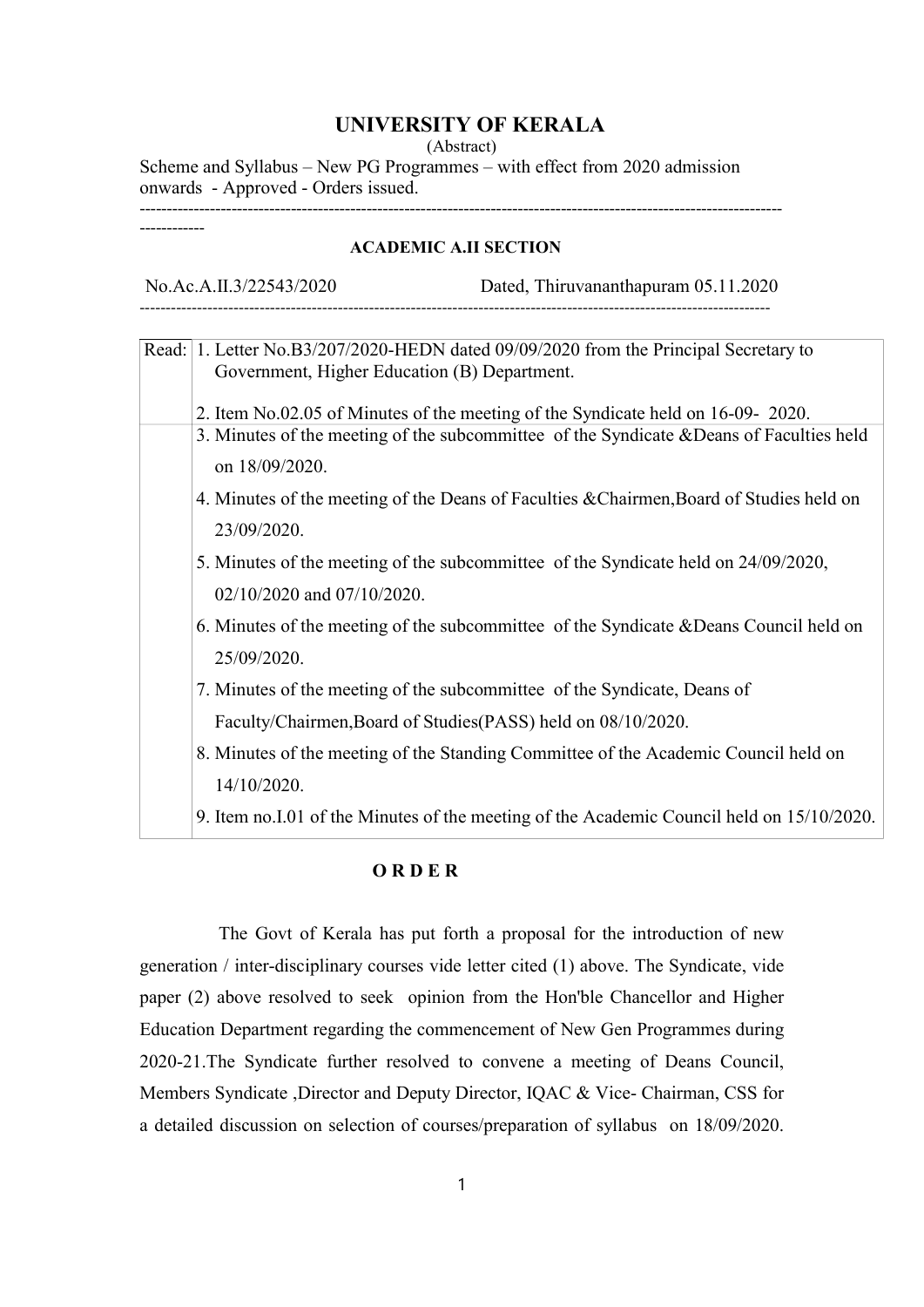The Syndicate further resolved to constitute a sub-committee for monitoring the preparation of New Gen Programmes/Syllabus.

 In obedience to the resolution of the Syndicate, a meeting of the Deans Council, Members Syndicate ,Director and Deputy Director, IQAC & Vice-Chairman, CSS was conducted on 18/09/2020 and certain courses were selected. Several meetings of subcommitte of the Syndicate, subcommitte of the Syndicate and Deans of Faculties, Deans of Faculties and Chairmen,Boards of Studies, subcommitte of the Syndicate,Deans of Faculties and Chairmen,Boards of Studies, were held. In continuation to the above, workshops, meetings of Board of Studies/Combined Boards of Studies/ meetings of Faculties/Combined Faculties were held to frame the Course Structure,Eligibility Criteria,the Scheme and Syllabi of the proposed programmes. After much deliberation, the draft syllabi for 17 UG programmes and 16 PG programmes proposed for Affiliated colleges and 9 PG programmes proposed for University Departments were prepared and placed before the Standing Committee of the Academic Council held on 14/10/2020. The Standing Committee of the Academic Council recommended to approve the syllabi . The Academic Council at its meeting held on 15/10/2020 vide reference cited (9) above resolved to approve the syllabi of the following PG Programmes.

- 1. MSc Chemistry with Specialization in Drug Design and Development
- 2. MSc Geology with Specialization in Geoinformatics
- 3.MSc Physics with Specialization in Space Physics
- 4. MSc Physics with Specialization in Nanoscience
- 5. MSc Zoology with Specialization in Biosystematics and Biodiversity
- 6. MSc Stastistics with Specialization in Data Analytics
- 7. MSc Botany with Specialization in Ethno Botany and Ethno Pharmacology
- 8. MA Economics (Behavioural Economics and Data Science)
- 9. MA Political Science (International Relations)
- 10. MA History (World History and Historiography)
- 11. MA Womens Studies
- 12. MSW (Disaster Management)

The Scheme and Syllabi will come into effect from 2020 admissions onwards.